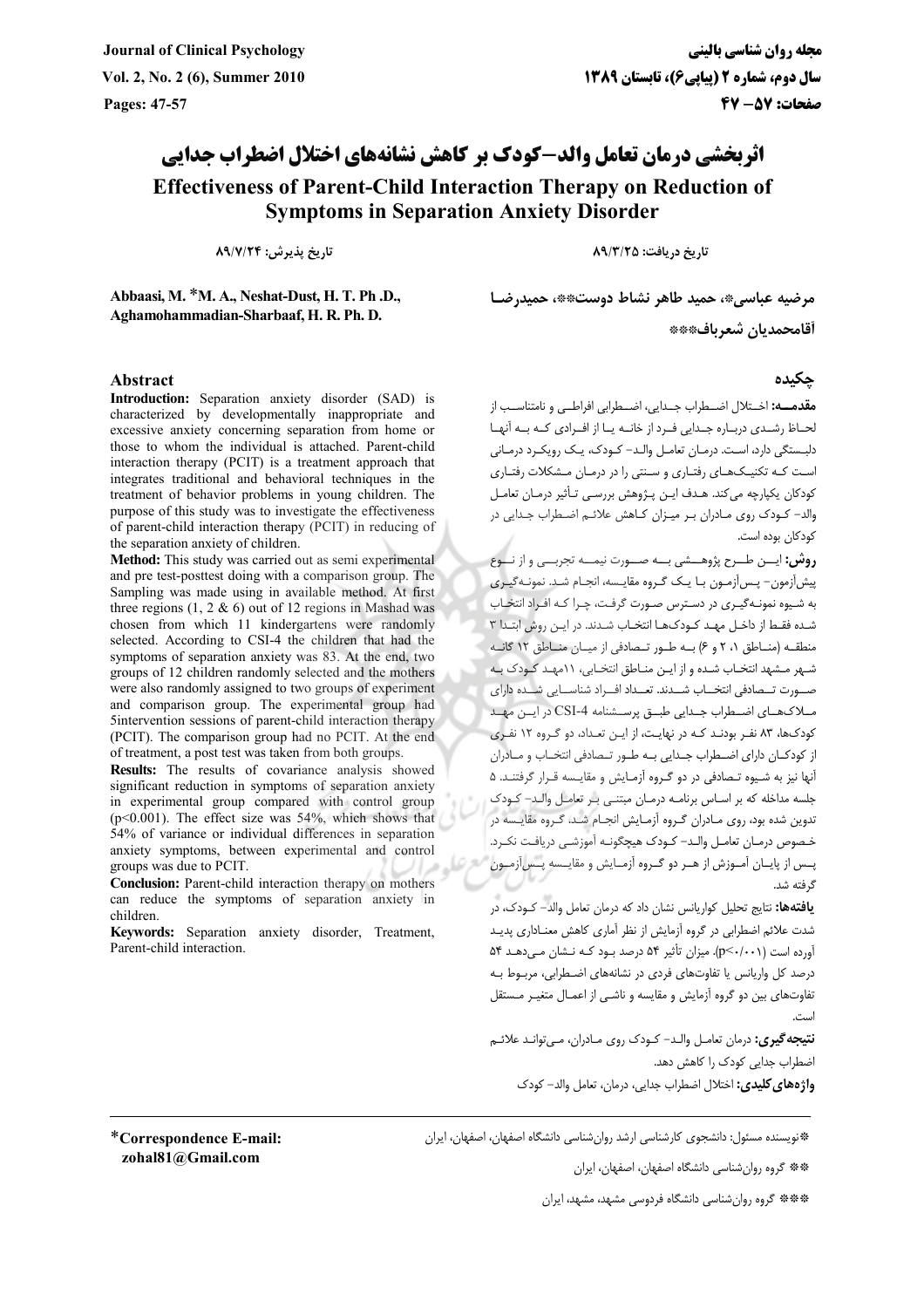کودک می شود [۱۰]. درمان های رایج اضطراب جدایی، به طور عمده بر شیوههای شناختی– رفتاری تمرکز می کنند. مطالعات، حاکی از آن است که راهبردهای شناختی- رفتاری، در کاهش اضطراب جدایی مؤثر است و تغییرات حاکی از آن، در دورههای پیگیری بالای دو سال نیز حفظ شده است. فنون شناختی مانند مقابله از طریق با خود صحبت کردن ٰ و راهبردهای آموزش رفتاری مانند: الگو سازی ٔ، مواجهه سازی عملی ؒ، نقش گزاری ؒ، آموزش آرمیدگی ؒ و تقویت مشروط^ به کار گرفته شدهاند [۱۱]. از آنجایی که ریشه بسیاری از اختلالات کودکی در تعاملات منفی والدین وکودک است، درمانی برای اختلال اضطراب جدایی در کودک که هدفش بازسازی تعاملات والدین– کودک باشد، می تواند در درمان اختلالات کودکی مفید باشد. تحقیقات نشان میدهد که بهبود عملکرد اعضای خانواده و افزایش تعاملات مثبت والدین و کودک، می تواند در پیشگیری یا رشد اختلال اضطراب جدایی در کودکان، مفید باشد [۳]. کوت و همکاران [۳] مطالعهاى آزمايشي با عنوان درمان تعامل والد– كودك (PCIT) بر اختلال اضطراب جدایی کودکان انجام دادند. در این مطالعه سه خانواده که دارای کودکانی در دامنه سنی ۸–۴ سال و با تشخیص اضطراب جدایی بودند، انتخاب شدند. این درمان بر روی والدین و کودکان انجام گرفت. ۳ ماه پس از درمان در هر سه کودک، از لحاظ بالینی کاهش معناداری در رفتارهای اضطراب جدایی مشاهده شد. این نتیجه نشان می دهد روم از كه درمان تعامل والد- كودك، درمان مؤثري براي اختلال اضطراب جدایی است. پینکاس و همکاران [١٩] در پژوهشی با عنوان ملاحظه درمان تعامل والد– کودک <sup>۱</sup> (PCIT) بر اختلال اضطراب جدایی در کودکان، مبنای تئوریکی استفاده از این نوع درمان را برای درمان کودکان دارای اختلال اضطراب جدایی،

- 3- coping self-talk
- 4- modeling
- 5- invivo exposure
- 6-role-play
- 7- relaxation
- 8- contingent reinforcement
- 9- Perent- Child Interaction Therapy

1- separation anxiety 2- attachment figure

مجله روان شناسی بالینی، سال۲، شماره۲ (پیاپی۶)، تابستان ۱۳۸۹ JCP, Vol. 2, No. 2 (6), Summer 2010

مقدمه

در دورەھايى از رشد، تقريباً ھمە كودكان وقتى از مراقبان اصلي خود دور مي شوند، نوعي اضطراب را تجربه میکنند. در حقیقت بروز اضطراب جدایی<sup>۱</sup> در سال های نویایی کودک (۱۸ تا ۲۴ ماهگی)، از دیدگاه رشدی امری عادی است. نوپایان، اغلب در لحظههای جدایی از والدین گریه می کنند، به آنها می چسبند و قشقرق راه می|ندازند. برخی از کودکان، نشانههای اضطراب جدایی را حتی فراتر از این مرحله، ادامه می دهند [۱]. ویژگی اصلی اختلال اضطراب جدایی (SAD)، اضطراب غير واقعي و افراطي از جدايي يا پیش بینی جدایی از نمادهای دلبستگی<sup>۲</sup> اصلی است [٢]. کودکانی که دچار این اختلال هستند، هنگام جدا شدن از کسانی که به آنها دلبستگی دارند– معمولاً والدین– آشفتگی زیادی را تجربه کرده و به هر قیمتی سعی می کنند از این جدایی اجتناب کنند [۳]. آنچه این رفتارها را از سایر رفتارهای عادی متمایز میسازد، نگرانی پایدار و غیر واقعی فرد مبتلا است. کودک، بسیار نگران آن است که ممکن است در هنگام دور شدن از افرادی که به آنها دلبسته است، آسیب ببیند [۴]. اختلال اضطراب جدایی، رایجترین اختلال اضطرابی دوران کودکی است [۵]. برآوردهای صورت گرفته از شیوع آن در نمونههای جامعه، از ۳٪ تا ۵٪ برای کودکان بوده است [۶]. اختلالات اضطرابی مانند اضطراب جدایی، به نظر می رسد چنانچه درمان نشوند، دارای سیری مزمن خواهند بود [۷]. پژوهش ها در زمینه کودکان و مادران مضطرب، نشان دادهاند که کودکان مضطرب، به احتمال بیشتری مادران مضطرب دارند [۸]. مادرانی که سطوح بالایی از اضطراب دارند، گرایش دارند ازکودکانشان بیش از اندازه حمایت کنند، گرمی کمتری به کودک ابراز کنند و به وی خود مختاری و استقلال کمتری بدهند [۹]. آنها گرایش دارند رفتارهای کاوشی و جستجوگرانه را در کودک به حداقل برسانند كه اين امر منجر به اضطراب جدايي در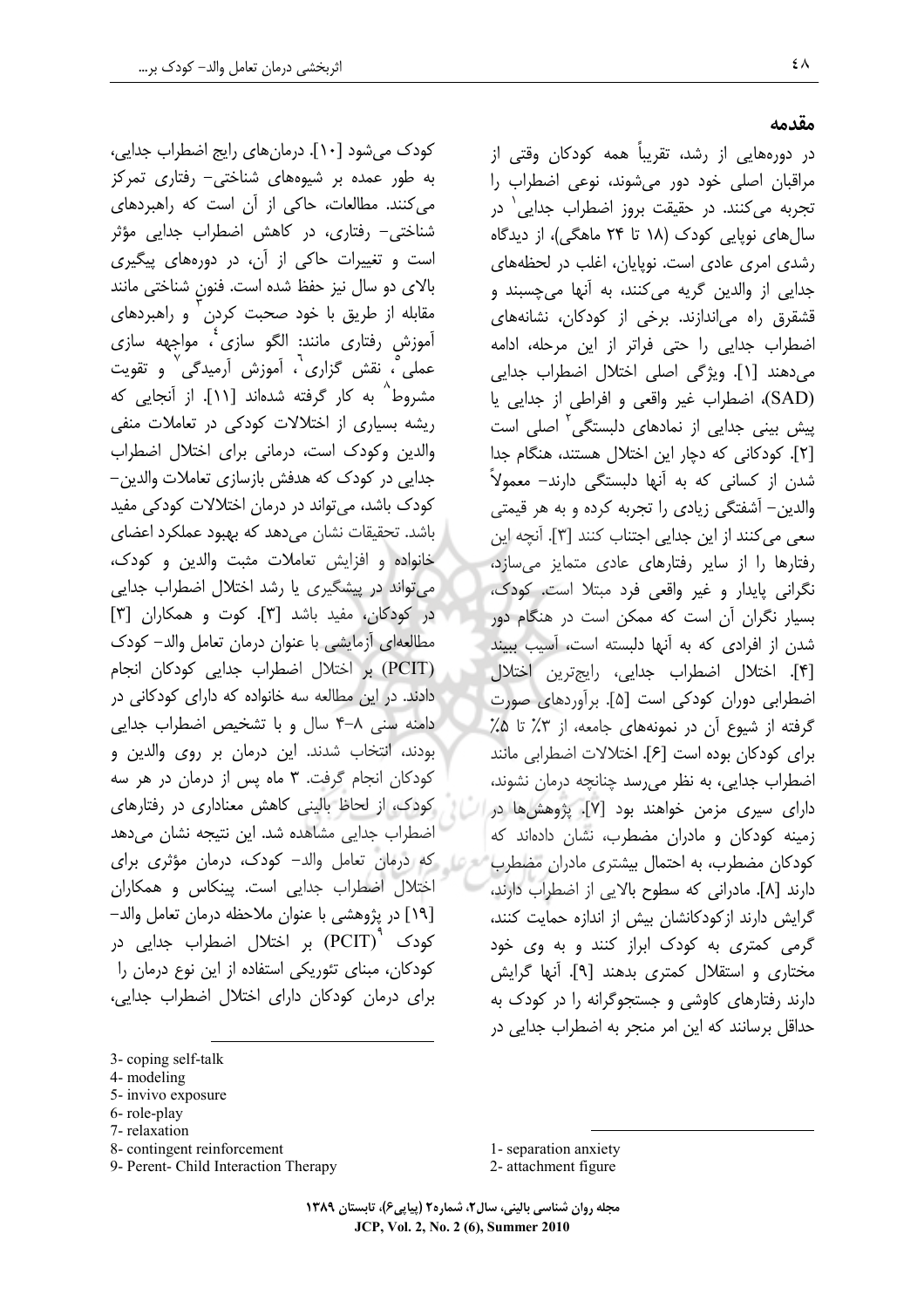روشن ساختند. موسوی، مرادی و مهدوی هرسینی [۲۰]، پژوهشی با هدف اثربخشی رویکرد خانواده درمانی ساختاری بر بھبود اختلال اضطراب جدایی کودکان، از طریق ایجاد تغییر در ساختار خانواده، كاهش تعارضات در روابط والدين و ارتقاء عملكرد خانوادههای دارای کودکان مبتلا به اختلال اضطرب جدایی انجام دادند. نتایج نشان داد که اثربخشی خانواده درمانی ساختاری در بهبود اختلال اضطراب جدایی و اضطراب کلی کودکان، در سطح (p<٠/٠٠١) معنادار بود. درمان تعامل والد- كودك (PCIT)، بر اساس دو نظریه دلبستگی و یادگیری اجتماعی قرار دارد که به والدین آموزش میدهد با کودکانشان با گرمی، توجه و به شیوه یاسخگرانه، تعامل داشته باشند [١٢]. درمان تعامل والد- كودك به والدين كمك می کند تا روابط گرم و پاسخگرانهای با کودکان برقرار سازند و رفتار کودک را به طور مؤثری مدیریت نمایند. این مدل بر این فرض استوار است که بهبود تعاملات والد- کودک، منجر به بهبود عملکرد کودک و خانواده خواهد شد. این آموزش، مستقیماً رفتارهای بیش از حد کنترل کنندهی<sup>۱۰</sup> والدین- که مشخص شده نقش زیادی در ایجاد اضطراب کودکان دارد- را هدف قرار می دهد [۱۳]. راهنمای درمان مبتنی بر "تعامل والد– کودک" که در این پژوهش به کار برده شده، بر پایه معیارهای یاد شده در بالا و با این پیش فرض تهیه شده که کودکان مبتلا به اختلالات اضطرابی، والدینی دارند که نسبت به استقلال و خود مختاری آنها بی میل بوده وتا حدودى كنترل كننده مى باشند [١۴]. مطالعات دیگر حاکی از آن است که والدین، در گرایش کودکان به اجتناب سهم دارند و این کار را از طریق تشویق آنها به حل مسائل به شیوهای اجتنابی انجام می دهند، یعنی کودک مضطرب ممکن است قدری ميل به اجتناب داشته باشد، اما يس از بحث راجع به حل مسائل با والدين، اجتناب وي افزايش مي يابد. به نظر می رسد تبادلات والد- کودک در توسعه مشکلات اضطرابی کودک سهیم باشد [۱]. سؤال کلی پژوهش این بود که آیا مداخله مبتنی بر تعامل والد– کودک روی مادران بر کاهش علائم اضطراب جدایی کودکان

10- over controlling

مجله روان شناسی بالینی، سال۲، شماره۲ (پیاپی۶)، تابستان ۱۳۸۹ JCP, Vol. 2, No. 2 (6), Summer 2010

تأثیر دارد؟ هدف کلی این پژوهش تعیین اثربخش*ی* مداخله تعامل والد- کودک روی مادران، بر کاهش علائم اضطراب جدایی کودکان در مرحله پس[زمون است.

دوش

**طرح پژوهش:** این پژوهش به صورت نیمه تجربی و از نوع پیش[زمون– پس[زمون با یک گروه مقایسه، انجام شد. در این طرح، قبل از اجرای متغیر مستقل، آزمودنیها در هر دو گروه، به وسیله پیش آزمون مورد اندازهگیری قرار میگیرند. سپس یکی از دو گروه به صورت تصادفی در معرض متغیر آزمایشی قرار داده می شود و دیگری به عنوان گروه مقایسه، متغیر آزمایشی روی آن اجرا نمیشود. در پایان، متغیر وابسته در هر دو گروه، به وسیله پسآزمون مورد اندازهگیری قرار میگیرد [۱۵].

**آزمودنیها:** جامعه آماری در این پژوهش، شامل کلیه کودکان ۷–۴ ساله تحت آموزش در مهد کودکهای خصوصی زیر نظر سازمان بھزیستی مناطق ۱۲ گانه شهر مشهد در پاییز ۱۳۸۸ بود. نمونهگیری به شیوه در دسترس انجام شد. چرا که تنها به انتخاب افرادی که به مهد کودکهای مناطق مذکور مراجعه کرده بودند اکتفا شده بود و سایر کودکان در نظر گرفته نشده بودند. در این روش ابتدا ۳ منطقه (مناطق ۰، ۲ و ۶) به طور تصادفی از میان مناطق ۱۲ گانه شهر مشهد انتخاب شده و از این مناطق انتخابی، تعداد ۱۱ مهد كودك به صورت تصادفي انتخاب شدند. تعداد افراد شناسایی شده در این مهد کودک@ا که دارای 8 ملاک های اضطراب جدایی طبق پرسشنامه CSI-4 ۸۳ نفر بودند. در نهایت، از این مهد کودکها، دو گروه ١۵ نفرى (در مجموع) از كودكان داراى اضطراب جدایی به طور تصادفی انتخاب و مادران آنها نیز به شیوه تصادفی در دو گروه آزمایش و مقایسه قرار گرفتند که البته پس از ریزش به ۱۲ نفر در هر گروه تقليل يافت (بر همين اساس، كليه آمارها و يافتهها، مربوط به ۲۴ نفر حاضر در گروه آزمایش و مقایسه میباشد). گروه آزمایش توسط روانشناس بالینی، تحت آموزش تعامل والد– کودک قرار گرفت. پس از انجام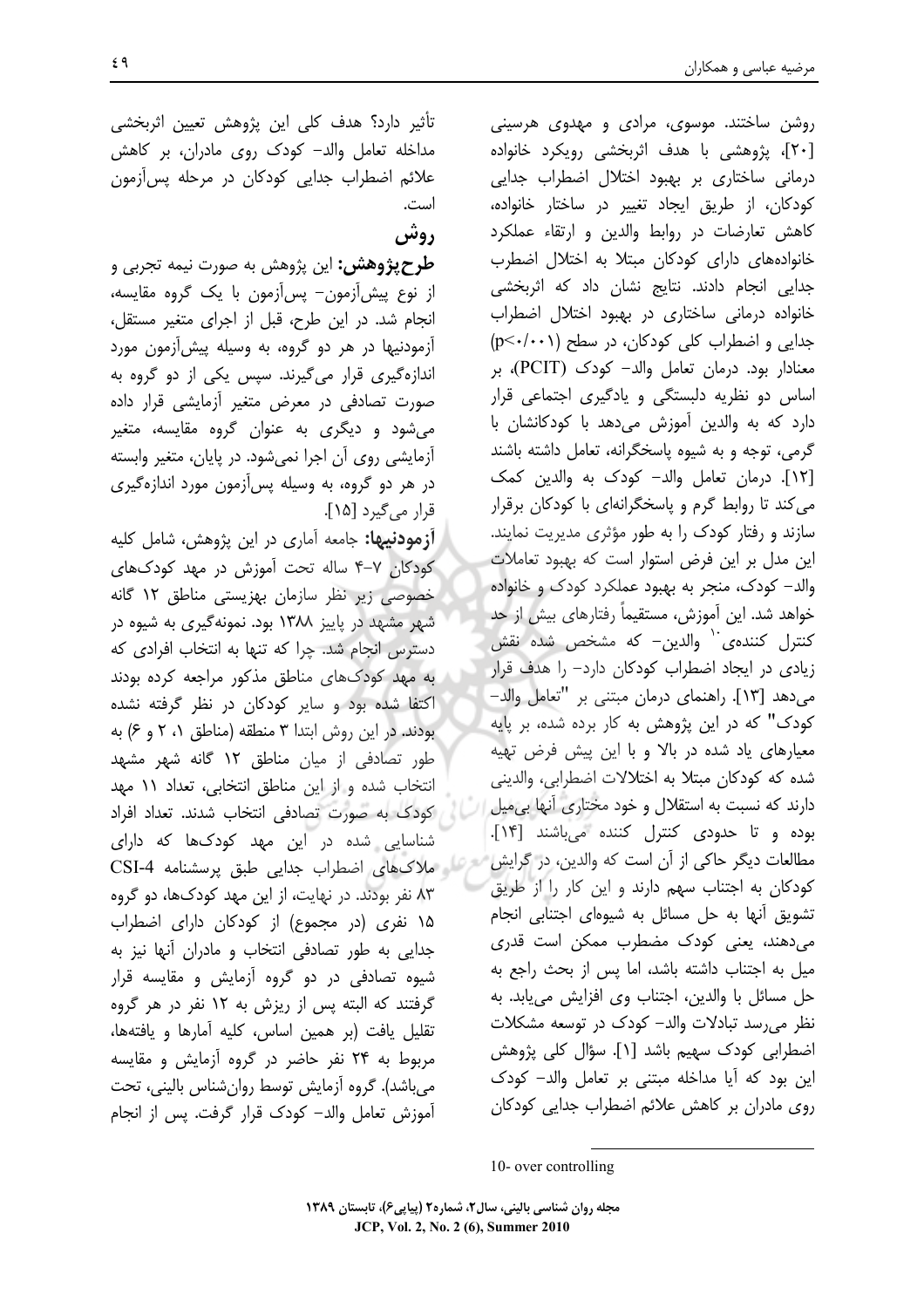اختصاصاً به ارزیابی علائم اضطراب جدایی کودکان می پردازد و دارای هشت ماده است و سؤالات آن در گروه اختلال اضطرابی (گروه J) پرسشنامه گنجانده شده است. در این پژوهش از این هشت ماده برای غربالگری افراد دارای اضطراب جدایی استفاده شد. كليه اطلاعات مربوط به ساخت، تدوين، روايي و اعتبار یرسشنامه علائم مرضی کودک (CSI-4) شامل این فهرست هم می,شود که به آن اشاره شده است. این فهرست شامل موارد ذیل است: – هر وقت قرار باشد از خانه یا والدین خود دور شود، بسیار آشفته و ناراحت میشود. – از اینکه مبادا به پدر و مادرش آسیبی برسد یا آنها خانه را ترک کرده و دیگر برنگردند، نگران و ناراحت است. – از اینکه مبادا اتفاق یا حادثه ناخوشایندی (مثلاً گم شدن، ربوده شدن و غیره) باعث جدایی او از والدینش شود، نگران و ناراحت است. – هر وقت قرار باشد از خانه یا والدین خود دور شود، بسیار آشفته و ناراحت میشود. – سعی می کند از رفتن به مدرسه خودداری کند تا در خانه پهلوى والدينش بماند. – از اینکه تنها با یک نفر غریبه مثل پرستار یا دایه در خانه بماند، می ترسد. - هرگاه پدر یا مادر در کنارش نباشند، از خوابیدن مے تر سد. – در مورد امکان جدایی از والدین، دچار کابوس مے شود. روس پاسخهای مربوط به سؤالات به صورت ذیل است: – هرگز این حالات را ندارد – گاهی این حالات را دارد – اغلب این حالات را دارد – بیشتر اوقات این حالات را دارد خرده مقیاس های پرسشنامه علائم مرضی کودک (CSI-4) شامل موارد ذیل است: گروه A– اختلال کاستی توجه– فزون کنشی گروه B– اختلال لجبازی و نافرمانی گروه C- اختلال سلوک گروه D- اختلالات اضطرابی

آموزش، از هر دو گروه آزمایش و مقایسه، پسآزمون گرفته شد. ملاکهای ورود کودکان عبارت بودند از حضور کودک در مهد کودک در طی دوره پژوهش، داشتن سن بین ۴ تا ۷ سال، داشتن سابقهای از بعضی مسائل عاطفی از بدو ورود به مهد کودک تا هنگام شروع پژوهش مانند کمرویی در کلاس، وابسته بودن زیاد به مربی، ناراحتی هنگام جدا شدن از مادر هنگام حضور در مهد کودک و معاشرت اندک در امور کلاسی، و دسترسی داشتن به والدین کودک از طریق مهد کودک. معیارهای ورود والدین نیز، شامل داشتن سواد برای پر کردن پرسشنامه، موافقت با حضور در جلسات آموزش و داشتن كودكانى با معيارهاى ورود و خروج مذکور بود. ملاکھای خروج عبارت بودند از طلاق پدر و مادر کودک، بیماری روانی شدید پدر و مادر کودک، وجود بیماری بدنی مزمن و ناتوان کننده در کودک و وجود بیماری روانی همزمان در کودک. ابزار:

۱- پرسشنامه علائم مرضى كودكان (CSI-4): اين ابزار، برای سرند شایعترین اختلالات روانپزشکی کودکان بر پایه ملاکهای تشخیصی DSM-IV ساخته شده است. این پرسشنامه، یک مقیاس درجهبندی رفتار است که اولین بار در سال ۱۹۸۴ توسط اسييرافكين و گادو بر اساس طبقهبندي -DSM III با نام SLUG به منظور غربال ۱۸ اختلال رفتاری و هیجانی در کودکان ۵ تا ۱۲ سال طراحی شد. بعدها در سال ۱۹۸۷ فرم CSI-3R به دنبال طبقهبندی DSM-IIIR ساخته شد و در سال ۱۹۹۴ با چاپ چهارم DSM-IV با تغییرات اندکی مورد تجدید نظر قرار گرفت و با نام CSI-4 منتشر شد و دارای دو فرم ويژه والدين و آموزگاران مي باشد. فرم والدين داراي ۱۱۲ سؤال است که برای ۱۱ گروه عمده و یک گروه اضافی از اختلالات رفتاری تنظیم شده و فرم معلم دارای ۷۷ سؤال است که ۹ گروه عمده از اختلالات رفتاری را در بر میگیرد. هر یک از این گروهها، زیر مجموعه خاص خود را داشته و شامل سؤالات مربوط به خود است.

فهرست شدت علائم اضطرابی کودکان بخشی از پرسشنامه علائم مرضی کودکان (CSI-4) است که

مجله روان شناسی بالینی، سال۲، شماره۲ (پیاپی۶)، تابستان ۱۳۸۹ JCP, Vol. 2, No. 2 (6), Summer 2010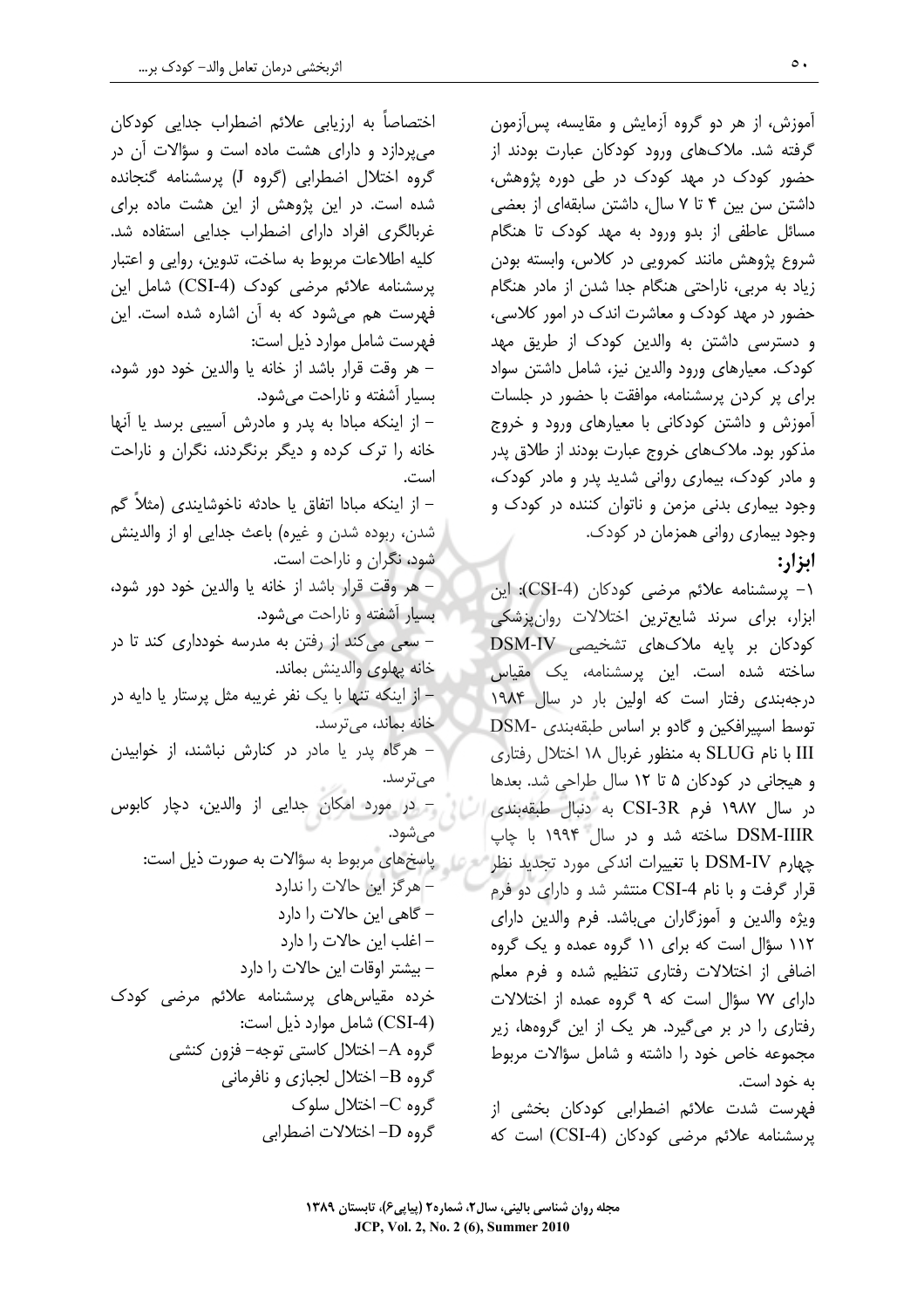گروه E- اختلال اضطرابی و تیک گروه F- اختلالات روان پریش*ی* گروه G- اختلالات خلقی گروه H-اختلالات فراگیر رشدی (PDD) گروه I- اختلالات اضطراب<u>ی</u> گروه J- اختلال اضطراب<u>ی</u> گروه K- اختلالات دفع گروہ ∟– گروہ اضاف*ی* در مطالعهای که توسط اسپیرافکین و گادو (۱۹۹۷) انجام شد، اعتبار بازآزمایی در مورد شدت و نمرههای غربال كننده سؤالات اضطراب جدايي r=٠/٠٧٢ وr=۰/۰۵ بود. در مطالعهای که توسط توکلی زاده برای بررسی اعتبار این تست انجام گرفته است، اعتبار فرمهای والدین و آموزگاران به شیوه بازآزمایی، به ترتيب ٩٠٪ و ٩٢٪ گزارش شده است [به نقل از ١۶]. در مطالعهای که توسط محمد اسماعیل [۱۶]، به منظور بررسی اعتبار و روایی تست CSI-4 انجام گرفت، این تست با فاصله زمانی دو هفته، دو بار بر روی مادران دانش آموزانی که در اختلالات مختلف، تشخیص اختلال دریافت کرده بودند اجرا و سیس ضریب هبستگی بین دو بار اجرای تست (برای اختلال تشخیصی کودک)، محاسبه گردید. نتایج این محاسبات به تفکیک برای هر اختلال محاسبه شده است. ضریب اعتبار بازآزمایی برای فهرست سؤالات اختلال اضطراب جدایی، ۶۸٪ برآورد شده است. در پژوهشی که توسط آمرمان، اسلومکا، ریگل، زایادکا و کینی انجام گرفت، نشان داده شد که CSI-4 با فرم رفتاری کودک (CBCL) و پرسشنامه شخصیتی کودکان (PIC)، همبستگی مثبتی دارند. این نتایج، روایی سازه CSI-4 را به عنوان پرسشنامه نشانههای مرضی کودک، مورد تأييد قرار داد [به نقل از ١۶]. "حساسيت" براي اين آزمون بين ٧۵/٠ تا ١٨٩٠ و "ويژگي" بين ٩١/٠ تا ٩٧/٠ به دست آمده است [١٧]. در كل پژوهش ها نشان می دهند که CSI-4 از روایی و اعتبار لازم به منظور شناسایی و غربال کودکان دارای اختلالات هیجانی و رفتاری در جمعیتهای بالینی و مدرسه رو و تفكيك أنها از نمونههاي غير باليني برخوردار است [۱۶].

در پژوهش حاضر، از شیوه نمره برش غربال کننده جهت نمرهگذاری سؤالات استفاده شد. شیوه نمره برش غربال کننده، در اکثر پژوهش ها مورد استفاده قرار گرفته و در یک مقیاس ۴ امتیازی، هرگز =۰، بعضی  $\left| \begin{array}{cc} \overline{ } \\ \overline{ } \\ \overline{ } \end{array} \right| =$  اوقات  $\left| \begin{array}{cc} \\ \overline{ } \\ \overline{ } \end{array} \right|$  اوقات اوقات ا نمره گذاري مي شود.

**روند اجرای پژوهش:** برای اجرای پژوهش، نخست به کمک مصاحبه با مدیران مهدهای کودک، کودکان مشکوک به داشتن اضطراب جدایی، انتخاب و با والدين أنها از طريق مسئول مهد كودك مربوطه تماس برقرار شد که در صورت موافقت والدین و داشتن معیارهای ورود و نداشتن معیارهای خروج، پرسشنامه علائم مرضى كودكان `` (CSI)، در اختيار مادران قرار گرفت تا آن را تکمیل کنند و در صورت وجود هر گونه ابهام از طرف مادران یا پژوهشگر، با مادران مصاحبهای صورت میگرفت. پس از مرحله تکمیل پرسشنامهها، ۳۰ نفر از کودکان انتخاب شدند و مادران آنها به طور تصادفی در دو گروه ۱۵ نفری آزمایش و مقایسه قرار گرفتند و سپس از آزمودنیهای انتخاب شده در گروه آزمایش، از طریق دعوتنامههایی برای شرکت در جلسات درمان دعوت به عمل آمد که کلیه اطلاعات مربوط به زمان، مکان و نحوه برگزاری جلسات در این دعوتنامه قيد شده بود. گروه آزمايش، تحت آموزش گروهی بر اساس درمان تعامل والد- کودک (PCIT)، قرار گرفت. مدت آموزش ۵ جلسه و زمان هر جلسه حدود یک ساعت بود. مداخله توسط کارشناس ارشد روان شناسی بالینی انجام شد. راهنمای مداخله مبتنی بر درمان تعامل والد- كودك توسط پژوهشگران تدوين گردید. این راهنما اهداف ذیل را پیگیری می کرد: – کاهش نشانههای اضطراب جدایی کودک – ارتقاء سطح آگاهی والدین در مورد ماهیت اضطراب و چرخه اضطراب - بیان ارتباط بین افکار، احساسات و رفتارهای مضطربانه كودك – بررسی علل رفتارهای حاکی از اضطراب جدایی با کمک والدین (مانند مسائل سرشتی و ذاتی، بیماریهای

<sup>11-</sup> Child Symptoms Inventory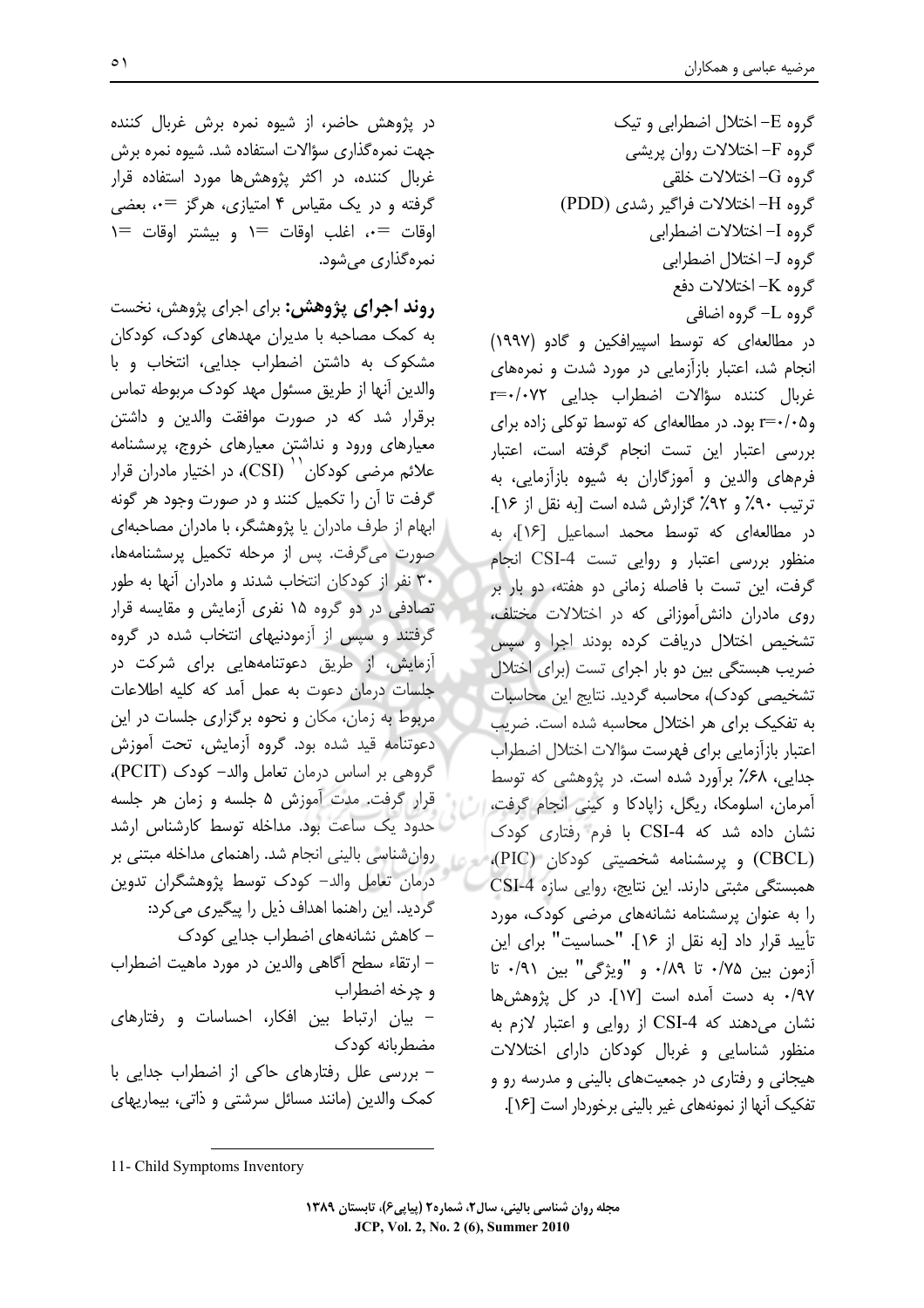– توافق با آزمودنیها و تشریح حقوق و وظایف طرفین – اطلاع دادن به آزمودنیها در خصوص استفاده از اطلاعات و یافتههای حاصل (بدون نام) – محرمانه نگه داشتن اطلاعات پرسشنامهها هم در مرحله پیش[زمون و هم در مرحله پس[زمون و توضیح این مطلب به آزمودنیها – رفع هر گونه سوء تفاهم آزمودنیها قبل از آغاز يژوهش .<br>عدم استفاده از هر گونه وسایل ضبط و فیلمبردار*ی* در جلسات درمان – برگزاری جلسات درمانی در محل مهد کودکها – رازداری در مورد کلیه مواردی که مادران به طور خصوصی در مورد مسائل کودکانشان با درمانگر در میان می گذاشتند.

## بافتهها

در این قسمت با استفاده از نرمافزار SPSS-16 به تجزیه و تحلیل دادهها در سطح توصیفی و استنباطی پرداخته شده است. ابتدا ویژگیهای جمعیت شناختی دو گروه آزمایش و مقایسه و سپس آمارههای توصیفی مربوط به متغیر وابسته ارائه گردیده است. پس از آن، نتايج آزمون كولموگروف اسميرنف مبنى بر نرمال بودن توزیع نمرات، آزمون لوین مبنی بر تساوی واریانسها و همگنی رگرسیون به منظور بررسی پیش فرضهای آماری لازم جهت استفاده از آزمونهای پارامتریک در مورد متغیر وابسته ارائه گردیده است. سپس دادهها با استفاده از روش آماری تحلیل کواریانس، مورد تجزیه و تحلیل قرار گرفته است. در این تحلیل، عضویت است از گروهی به عنوان متغیر مستقل و نمرات اضطراب جدایی به عنوان متغیر وابسته و نمرات پیشآزمون به عنوان متغیر کنترل (همگام) در نظر گرفته شده است. در ابتدا یافتههای توصیفی گروههای آزمایش و مقایسه، شامل تعداد فرزندان، چندمین فرزند بودن و جنسیت در جدول ۱ آورده شده است. همچنین میانگین و انحراف استاندارد سن گروه آزمایش ۴/۷۰ (۰/۸۶ و گروه مقایسه ۵/۳۳ (۰/۹۱) می باشد که با توجه به نتیجه آزمون t برای دو گروه مستقل تفاوت معناداری بین میانگین سن*ی* دو گروه مشاهده نشد  $(t=1/\gamma$ ۴&P> $\cdot/\gamma$ ۵)

جسمی کودک، رویدادهای انتقالی، وجود استرس در خانواده، تولد فرزند جدید و رفتارهای والدینی) – تأکید و بررسی رفتارهای والدینی خاصی که به طور ناخواسته رفتارهای اضطراب جدایی را در کودک ایجاد، حفظ و تقويت مي كنند مانند: الف) والدين الگوى ترس يا اجتناب واقع مى شوند ب) والدین تلاش زیادی در جهت کنترل رفتارهای کودک انجام می دهند ج) حمایت بیش از حد از کودک می کنند د) یاسخهای اجتنابی کودک را تسهیل یا تقویت مے ,کنند ه) به پاسخهای هیجانی کودک مانند گریه کردن، قشقرق راه انداختن و… توجه می کنند و) در مورد سؤالات و نگرانی های کودک اطمینان بخشي فراوان مي كنند - افزایش خود مختاری و استقلال کودک - افزایش آگاهی و دانش والدین در مورد تکنیکهای رفتاری بر اساس اصول تغییر رفتار (مانند تقویت، شکل دهی، تقویت متمایز، نادیده گرفتن) و موارد استفاده از آنها – افزایش گرمی و پذیرش و تعامل مثبت بین والد و کودک – افزایش دلبستگی ایمن بین والد و کودک - دادن تکالیف خانگی برای پیگیری آموزشها گروه مقایسه، هیچ آموزشی در زمینه درمان تعامل والد- کودک دریافت نکرد و تنها در مرحله تکمیل پرسشنامه در مرحله پیش آزمون و پس آزمون همکاری داشت. البته تأثيرات آموزش نحوه تكميل پيش آزمون و همچنین آموزشهایی که کلیه مهد کودکها در خصوص مسائل کودکان در اختیار والدین قرار می دهند را نباید از نظر دور داشت که عدم بررسی و اندازهگیری آن در این پژوهش یکی از محدودیتهای آن به شمار می,رود که در قسمت محدودیتهای پژوهش نیز به آن اشاره شده است. ملاحظات اخلاقی: نکات اخلاقی که در این پژوهش دنبال شد شامل موارد ذیل بود: - اخذ مجوزها و تأييديههاى لازم از مسئولان ذيربط قبل از اجرای پژوهش، برای کلیه مهد کودکهایی که يژوهشگران قصد تهيه اطلاعات از آنجا را داشتند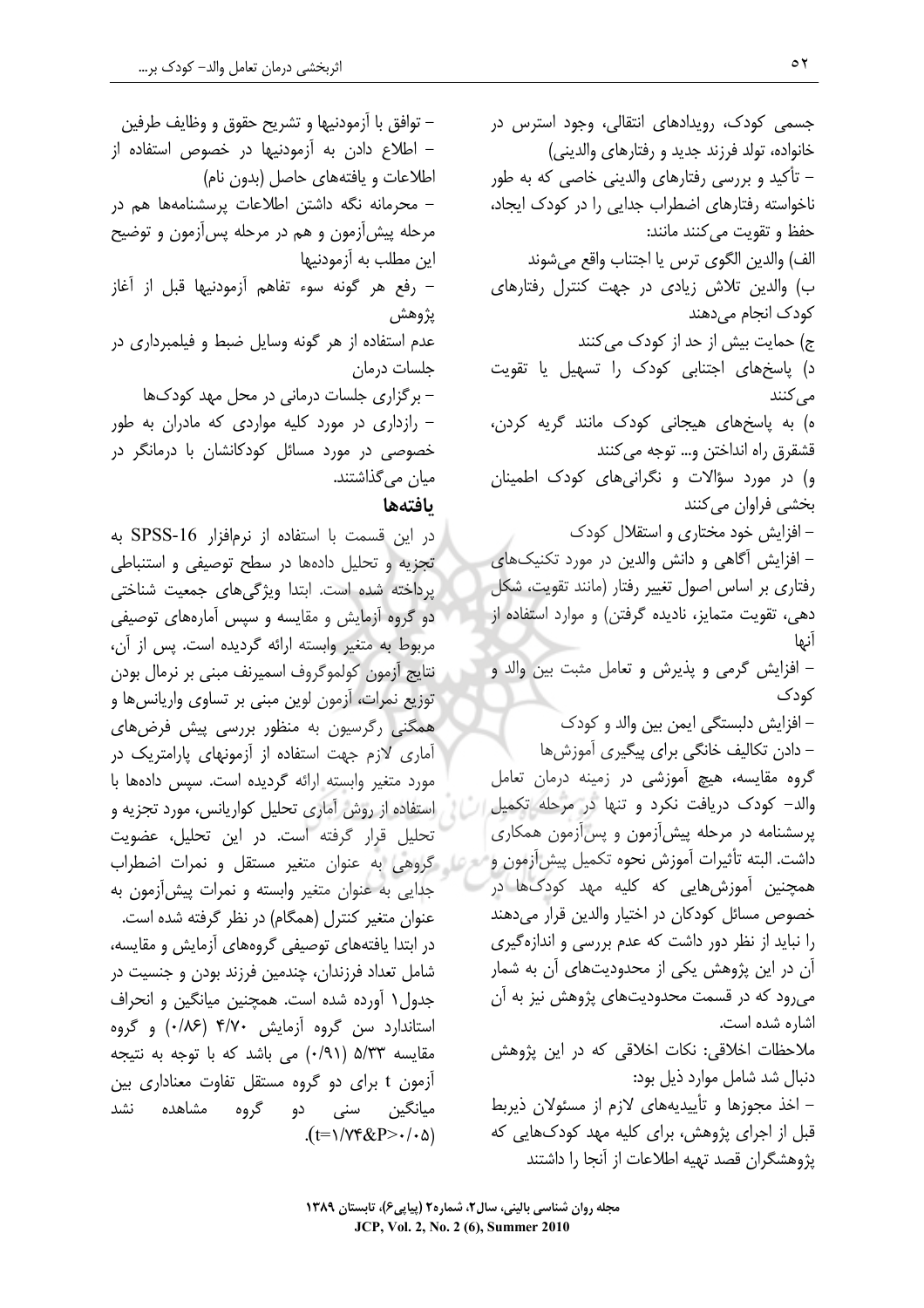برابری واریانسها از آزمون لون استفاده شد. نتایج این آزمون نشان داد که تفاوت معناداری بین واریانس ها وجود ندارد (F=٠/٨٨&P>٠/٠۵). جدول۲ نتایج تحلیل کواریانس عضویت گروهی بر نشانههای اضطراب جدایی در مرحله پس آزمون را نشان میدهد. در نهایت نتایج بررسی پیش فرض همگنی رگرسیون نشان داد که این شرط نیز برقرار بوده است (F=۲/۵۱&P>۰/۰۵).

همان طور که در جدول۱ مشاهده می شود، در مورد متغیر تعداد فرزندان یک مورد در گروه آزمایش و یک مورد در گروه مقایسه تعداد فرزندان خود را گزارش نکردهاند. همچنین یک مورد در گروه آزمایش و یک مورد در گروه مقایسه، چندمین فرزند بودن را مشخص نكردهاند. براي بررسي نرمال بودن توزيع متغير اضطراب جدایی در دو گروه آزمون کولموگروف-اسمیرنف انجام شد که حکایت از نرمال بودن گروه  $(Z = \cdot / \lambda \& P > \cdot / \cdot \Delta)$  و گروه مقایسه (Z=٠/١٧&P>٠/٠۵) داشت. همچنین برای بررسی

|               | گروه                     | گروه أزمايش |                                               | گروه مقايسه |                      |  |
|---------------|--------------------------|-------------|-----------------------------------------------|-------------|----------------------|--|
| متغير         | رشاخص أمارى<br>نوع متغير | فراواني     | درصد                                          | فراواني     | درصد                 |  |
|               | يک فرزند                 | $\Delta$    | $f\Delta/f\Delta$                             | ۶           | $\Delta f/\Delta$    |  |
|               | دو فرزند                 | ۵           | $f\Delta/f\Delta$                             | ٣           | $\tau$ $\gamma/\tau$ |  |
| تعداد فرزندان | سه فرزند                 |             | 9/1                                           | ٢           | $1/\sqrt{7}$         |  |
|               | فرزند اول                | ۴           | $\mathbf{r}$ $\mathbf{r}$                     | ٠           | ۰                    |  |
| چندمین فرزند  | فرزند آخر                | ۴           | $\mathsf{r} \mathsf{s}/\mathsf{r} \mathsf{a}$ | ۴           | $\mathbf{y}$         |  |
|               | تک فرزند                 | ٣           | $\Upsilon V/\Upsilon$                         | Y           | 54/5                 |  |
|               | دختر                     | ۴           | $\Upsilon \Upsilon \Upsilon$                  | ۴           | $\tau\tau/\tau$      |  |
| جنسيت         | پسر                      | γ           | 55/4                                          | γ           | 55/N                 |  |

**جدول ()** توزیع فراوانی افراد بر حسب تعداد فرزندان، چندمین فرزند و جنسیت

| ج <b>دول ۲)</b> نتایج تحلیل کواریانس عضویت گروهی بر نشانههای اضطراب جدایی در مرحله پس زمون |                      |  |                      |                                                                |                             |                      |  |  |
|--------------------------------------------------------------------------------------------|----------------------|--|----------------------|----------------------------------------------------------------|-----------------------------|----------------------|--|--|
| أماره<br>متغير                                                                             | امجموع مجذورات       |  |                      | درجه آزادی   مقدار F   سطح معناداری   اندازه تأثیر  توان آزمون |                             |                      |  |  |
| اضطراب جدایی(پیش زمون)                                                                     | 5.100                |  | 17/59                | $\cdot/\cdot\cdot$ ۳                                           | $\cdot$ /۴۵                 | $\cdot$ /9)          |  |  |
| سن                                                                                         | $\cdot$ /٣٨          |  | $\cdot/\cdot \wedge$ | $\cdot$ /YY                                                    | $\cdot/\cdot\cdot\Delta$    | $\cdot/\cdot \Delta$ |  |  |
| جنسيت                                                                                      | $\cdot/\cdot \wedge$ |  | $\cdot/\cdot$        | .14                                                            | $\ket{\cdots}$              | $\cdot/\cdot \Delta$ |  |  |
| چندمین فرزند                                                                               | .788                 |  | $\cdot/\rightarrow$  | $\cdot$ / $\vee$ ۴                                             | $\cdot/\cdot\cdot$ $\wedge$ | .   . 5              |  |  |
| تعداد فرزندان                                                                              | $Y/\Lambda Y$        |  | $-109$               | ۱۴۵.                                                           | $\cdot/\cdot$ ۳             | $\cdot/\lambda$      |  |  |
| گروهها                                                                                     | <b>AD/1Y.</b>        |  | <b>IY/YY</b>         | $\cdot/\cdot\cdot$                                             | .788                        | $\cdot$ /9 $\vee$    |  |  |

ثرة بشسكاه على مراسا بي ومطالعات فرسخ ر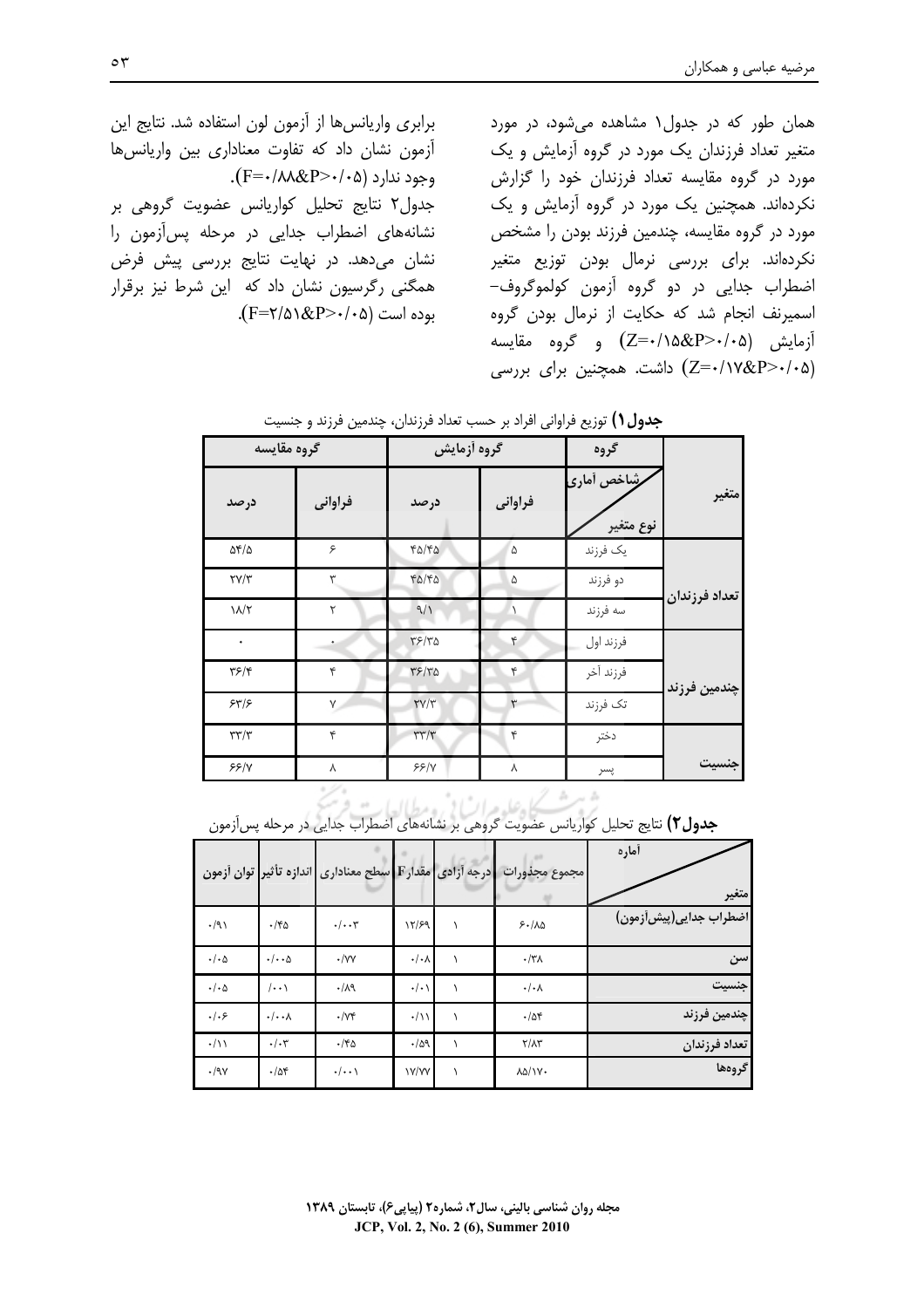معناست که درمان انجام شده بر روی گروه آزمایش، مؤثر بوده و توانسته نشانههای اضطراب جدایی را در کودکان کاهش دهد و این کاهش از لحاظ آماری معنادار است، اما کاهش اندکی در نشانههای اضطراب جدایی در گروه مقایسه نیز مشاهده میشود که در قسمت بحث و نتیجه گیری به آن پرداخته میشود.

بحث

یافتههای پژوهش حاضر، حاکی از تأثیر مداخله مبتنی بر درمان تعامل والد– کودک روی مادران، بر کاهش نشانههای اضطراب جدایی در کودکان بود. این یافتهها با نتايج پژوهش هاي قبلي هم سو است [٣، ١٩، ٢٠، ٢١، ٢٢]. این هم سویی از آن جهت است که در این پژوهشها سیستم خانوادگی به عنوان عامل سهیم در اختلالات اضطرابی کودکان در نظر گرفته شده است، حیطهای که جدیداً مورد توجه پژوهشگران قرار گرفته است. رفتارهای والدینی بیش از حد حمایت کننده و بغرنج، اساسی برای ایجاد و حفظ اضطراب در دوران کودکی هستند، به علاوه به نظر میرسد سبک والدینی مداخله گرانه، عامل خطر اختصاصی برای اختلال اضطراب جدایی در میان کودکانی که تشخیص اختلالات اضطرابي دريافت كردهاند، باشد [٢٣]. مطالعات نشان دادهاند که والدین کودکان مضطرب، به طور ناخواسته پاسخهای مضطربانه را در کودکان تسهیل میکنند و این امر را از طریق الگوی ترس یا اجتناب واقع شدن، تلاش برای کنترل رفتار کودک به طوری که باعث محدود شدن خود مختاری کودک می شود حمایت بیش از حد از کودک یا تسهیل ی پاسخهای اجتنابی وی، انجام میدهند. برخی از مطالعات پیشنهاد می کنند پاسخ والدین به اضطراب كودك، باعث حفظ و نگهداري اختلال اضطراب جدايي در کودک میشود. الگوهای تقویت مثبت و منفی در هنگام جدایی، میتواند ترس را در کودک تقويت كند. PCIT به والدين آموزش مى دهد كه چگونه این تقویت کنندهها را تغییر دهند. به طور مشابهی، بهبود دلبستگی که به دنبال PCIT رخ می دهد، می تواند به کودک کمک کند تا هنگام دوری از والدین احساس امنیت بیشتری کند و در نتیجه قادر باشد بدون پریشانی از والدین جدا شود. از آنجایی که

همان طور که در جدول۲ مشاهده می شود، هیچ کدام از متغیرهای جمعیت شناختی با متغیر وابسته رابطه معناداری ندارند و نیازی به کنترل آنها نیست، فقط نمرات اضطراب جدایی در مرحله پیش[زمون با متغیر وابسته رابطه معناداری دارد و به عنوان متغیر کنترل در نظر گرفته شده است، به این معنی که پیشآزمون نقش آگاهی بخشی داشته و به همین دلیل با نمرات یس آزمون رابطه معناداری دارد و بایستی کنترل شود (p<٠/٠١). مطابق جدول، با كنترل تأثير پيش[زمون، کاهش معناداری در نشانههای اضطراب جدایی دیده میشود (F=۱۷/۷۷&P<۰/۰۰۱). میزان تأثیر ۵۴ درصد است که نشان میدهد با کنترل تأثیر پیش آزمون، ۵۴ درصد کل واریانس ها یا تفاوتهای فردی، مربوط به تفاوت بین دو گروه مقایسه و آزمایش و ناشی از اعمال متغیر مستقل است. این یافته گویای آن است كه درمان تعامل والد- كودك توانسته است نشانههای اضطراب جدایی در کودکان را کاهش دهد و این کاهش معنادار است. توان آماری ۰/۹۷ نشان می دهد که به احتمال ۹۷ درصد فرضیه صفر به طور صحیح رد شده است. همچنین توان آماری ۰/۹۷ و سطح معناداری ۰/۰۰۱ نشان دهد که حجم نمونه برای آزمون این فرضیه کافی بوده است. نمودار۱ میانگین تعدیل شده نمرات اضطراب جدایی در دو مرحله پیشآزمون و پسآزمون را نشان میدهد.



نمودار () میانگین تعدیل شده نمرات اضطرب جدایی در مرحله يس آزمون همان گونه که در نمودار۱ مشاهده میشود، میانگین نمرات اضطراب جدایی در مرحله پسآزمون در گروه آزمایش، کمتر از گروه مقایسه است. این یافته به این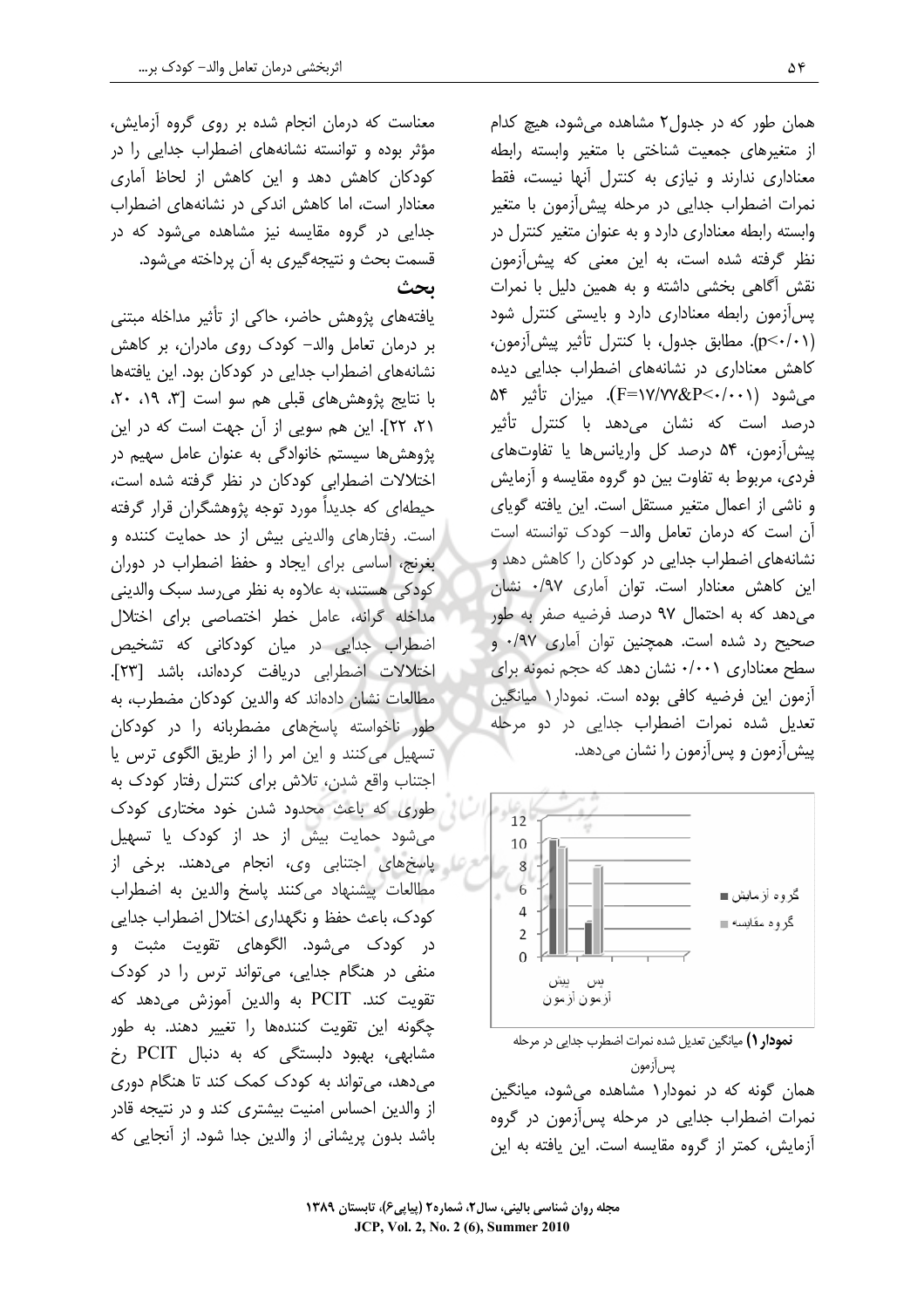PCIT یک برنامه آموزشی خوبی برای والدین مخصوصاً برای استفاده در کودکان پیش دبستانی است و همچنین از آنجایی که هدف PCIT افزایش گرمی، پذیرش و تعاملات مثبت والدین و کودک است، احتمالاً PCIT، دلبستگی ایمن بین والدین و کودک را بهبود می بخشد. گرمی و دلبستگی بهبود یافته به دنبال PCIT، می تواند به احساس امنیت در کودک کمک کند و در نتیجه کودک با پریشانی کمتری از والدين جدا شود [٢٠]. همچنين نتايج اين مطالعات نشان دادند که دلبستگی ناایمن اضطرابی- دوسوگرا، خصیصه اضطراب صفت و برخی ویژگیهای شخصیتی مادر می تواند پیش بینی کننده اضطراب جدایی و سطح رشد اجتماعی کودک باشد [۲۴]. با توجه به کمبود پژوهش ها در زمینه اضطراب جدایی به طور اعم و درمان تعامل والد- کودک به طور اخص، مواردی که ناهماهنگ با نتايج پژوهش اخير باشد، يافت نشد. با توجه به اینکه در پژوهش اخیر نتایج نشان داد که درمان تعامل والد- كودك مى تواند علائم اضطراب جدایی در کودکان را کاهش دهد و با توجه به اینکه سبک والدینی که در مدت زمان طولانی به وجود آمده به آسانی و طی ۵ جلسه درمان مسلماً نمیٍتواند تغییرات عظیمی کند، میتوان در تبیین یافتههای یژوهش به این موارد اشاره کرد:

– والدین در برآورد میزان اضطراب جدایی فرزندان خود اغراق میکردند چرا که همان طور که آمارهای توصيفي نيز نشان مي دهد اكثر والدين داراي يك، دو و حداکثر سه فرزند بودند که همین مسأله حساسیت و بیش برآورد کردن والدین در مورد مسائل کودکان را تا حدودی می تواند توجیه کند. البته بیش برآورد کردن ملاکهای اضطراب جدایی می تواند به علت استفاده از ابزار مورد نظر (CSI-4) که یک مقیاس خود گزارشی است نيز تسهيل شود.

– عدم استفاده از ابزارهای متعدد برای سنجش دقیق اضطراب جدایی کودکان نیز می تواند بر خطاهای حاصل از اندازهگیری صحه بگذارد.

– با توجه به اینکه تعداد زیادی از کودکان برای اولین بار وارد مهد کودک میشوند و اولین تجربه جدایی از والدین و منبع دلبستگی را دارند، نمی توان از بهبودی

مجله روان شناسی بالینی، سال۲، شماره۲ (پیاپی۶)، تابستان ۱۳۸۹ JCP, Vol. 2, No 2 (6), Summer 2010

که در اثر گذشت زمان و در نتیجه خوگیری کودک با مهد کودک به وجود میآید، چشم پوشی کرد. – در جلسات درمان مشخص شد برخی از کودکان به علت عواملي چون تولد فرزند جديد در خانواده يا بیماری خود یا مرگ یکی از نزدیکان، علائم اضطراب جدایی را نشان میدهند که البته تأثیر گذاری این عوامل پایا نبوده و به تدریج از بین رفته و ضمن آن نیز علائم اضطراب جدایی کودک بهبود می یابند. – بسیاری از والدین در فهم و کاربرد مهارتهای مدیریت رفتار مانند شیوههای صحیح و علمی اصول تغییر رفتار کودکان همچون تقویت، شکل دهی و … بسیار دچار اشتباه بوده که تشریح آن در جلسات درمانی، بسیار برای آنها سودمند بود. – آشنایی والدین با ماهیت اضطراب، سبب شناسی آن

و عواملی که سبب تقویت یا کاهش آن میشوند از جمله عوامل درمانی در این پژوهش به شمار میرود. – بنا به دلایل مذکور میتوان بهبودی اندکی که در گروه مقایسه به وجود آمده را ناشی از همین عوامل و احتمالاً به علت تحول و بهبودی در طی زمان دانست. به هر حال با توجه با اینکه در این پژوهش، تأثیر درمان تعامل والد- کودک بر کاهش نشانههای اضطراب جدایی تأیید شد، از آن می توان به عنوان یک راهکار درمانی برای بهبود نشانههای این اختلال استفاده كرد. انجام اين پژوهش، پژوهشگران را واداشت که هر چه بیشتر در مورد مسائل و اختلالات و ویژگیهای کودکی به مطالعه بیردازند و سهمی در ایجاد رغبت دیگر پژوهشگران در پرداختن به ۔<br>محمد موضوعاتی از این قبیل که کاستی پژوهش ها در آن زیاد به چشم میخورد، داشته باشند. ماهیت گروهی درمان که در این پژوهش به کار گرفته شد، خود باعث شد که مادران از تجربیات موفق یکدیگر مبنی بر شیوههای کنار آمدن با رفتارهای مضطربانه کودک، بهرهمند شوند. همچنین حضور مربیان مهد کودک در هنگام آموزشهای درمانی به استفاده از تجربیاتی که آنها عملاً با کودکان داشتند به پربارتر کردن جلسات کمک می کرد. با توجه به افزایش شمار مهد کودک ها و مراکزی که مسئولیت نگهداری کودکان را به عهده دارند، انجام این گونه آموزش ها برگرفته از این رویکرد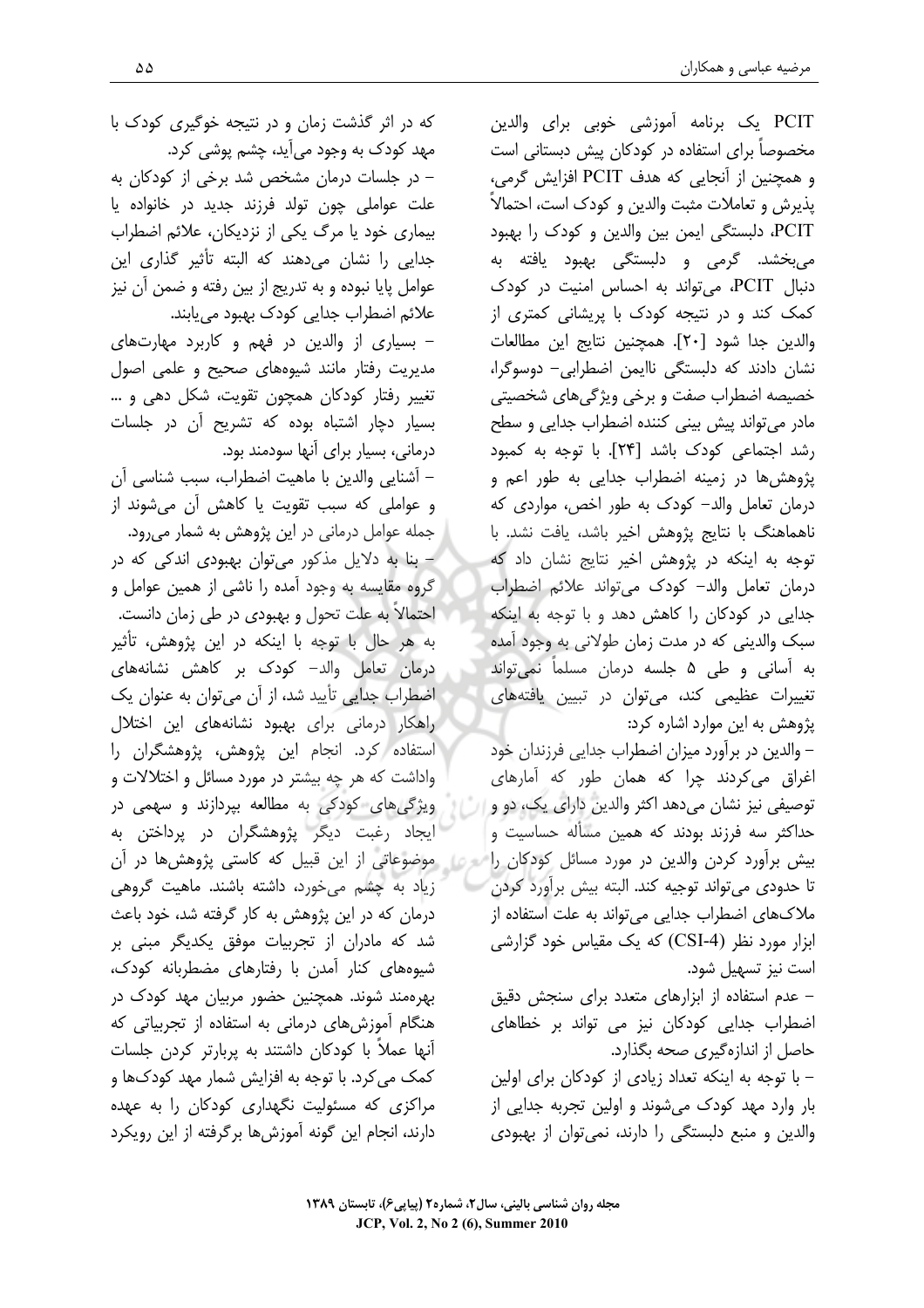– این مداخله تنها بر روی کودکان دارای اضطراب جدایی در مهد کودکهای مشهد انجام شد. – عدم اندازەگیری تأثیرات آموزش نحوه تکمیل پیش[زمون و همچنین آموزش@ایی که کلیه مهد کودکها در خصوص مسائل کودکان در اختیار والدین قرار میدهند در گروه مقایسه نیز یکی از محدودیتهای این پژوهش به شمار میرود. با توجه به نتایج پژوهش پیشنهادهای زیر نیز مطرح مي شوند: – در این پژوهش، تنها به آموزش مادران اکتفا شده بود، در حالیکه انجام برخی مداخلات درمانی به طور مستقیم توسط درمانگر بر روی کودکان و یا هر دو والد، می تواند اثربخشی این درمان را افزایش دهد. - با توجه به اینکه اضطراب جدایی کودک، عملکرد خانواده را به میزان زیادی تحت تأثیر قرار می دهد و نحوه واكنشهاى ديگر اعضاى خانواده مى تواند باعث تقویت یا تضعیف واکنشهای اضطرابی کودک شود، ییشنهاد می شود جلساتی با حضور اعضای خانواده به منظور آشنایی آنها با اضطراب جدایی و چگونگی برخورد با مسائل اضطرابی کودک، برگزار گردد. – برگزاری جلسات درمانی برای پدران و همچنین مربیان مهدهای کودک برای آشنایی هر چه بیشتر آنها به مسائل کودکان نیز ضروری مینماید. – استفاده از ابزارهای سنجش متعدد و پایا میتواند به گرد آوری اطلاعات دقیقتر در انجام این گونه يژوهش ها كمک كند. - انجام پژوهشهایی در زمینه شیوههای ارزیابی است) اضطراب جدایی، متغیرهای سبب شناسی ژنتیکی و محیطی، رفتارهای والدینی که سبب حفظ و نگهداری این اختلال میشوند، مداخلات پیشگیرانه، درمان و خطر آسیب شناسی های بعدی، می تواند در ارتقاء دانش ما در این زمینه بسیار مفید باشد. – با توجه به اندک بودن شمار پژوهشها در زمینه مسائل کودکان و به ویژه اضطراب جدایی در داخل کشور، پیشنهاد می،شود تمهیداتی از سو*ی* مراکز پژوهشي و دانشگاهي در جهت ترغيب پژوهشگران و دانشجویان به این حیطه مهم، اندیشیده شود.

درمانی یا رویکردهای دیگر، می تواند در ارتقاء آگاهی مربیان و مسئولان امور تربیتی کودکان نیز به کار رود. به عنوان یک نتیجه کلی می توان درمان تعامل والد– کودک را به عنوان یک راهکار آموزشی– درمانی برای والدین، جهت کاهش نشانههای اضطراب جدایی در كودكان به كار برد. در واقع اثربخشى درمان تعامل والد– کودک در این پژوهش، نیاز کودکان دارای نشانههای اضطراب جدایی و والدین آنها را به این گونه آموزش های روان درمانی، تأیید می کند. محدودیتهای این پژوهش عبارت بودند از: – کودکانی که در این پژوهش به عنوان نمونه انتخاب

شدند، دارای شرایط ورود و خروج بودند، از جمله داشتن سن بین ۴ تا ۷ سال، داشتن سابقهای از بعضی مسائل عاطفی از بدو ورود به مهد کودک تا هنگام شروع پژوهش، عدم وجود طلاق پدر و مادر کودک، نداشتن بیماری بدنی مزمن و ناتوان کننده در کودک، عدم وجود اختلالات روانپزشکی دیگر، که در تعمیم دادن نتایج پژوهش به افراد خارج از این شرایط، بايستى جوانب احتياط رعايت شود.

– در این پژوهش برای تشخیص کودکان دارای اختلال اضطراب جدایی تنها به استفاده از پرسشنامه CSI-4 اكتفا شده بود، اولاً اينكه CSI-4 يك مقياس خود گزارشی بوده که می تواند باعث بیش برآورد کردن یا کم برآورد کردن پاسخها شود و ثانیاً پرسشنامه CSI-4 ابزار تشخیصی نبوده و تنها یک ابزار غربالگری است، لذا برای تشخیص دقیق و افتراقی اختلال اضطراب جدایی، استفاده از روشهایی مانند مصاحبه بالینی و استفاده از ابزارهای دیگر، ضروری مے نماید.

– نوع نمونهگیری به کار برده شده در این پژوهش (نمونه گیری در دسترس) سوگیری احتمالی در یافتهها و عدم توانایی پژوهشگران در تعمیم یافتههای پژوهش را به همراه داشت.

– انجام تنها ۵ جلسه درمانی روی مادران نیز یکی از محدودیتهای این پژوهش به شمار می رود. – عدم وجود آزمون پیگیری که بتوان تغییرات به وجود

آمده را در فواصل زمانی پیگیری کرد نیز یکی از کاستی های پژوهش اخیر به شمار می رود.

مجله روان شناسی بالینی، سال۲، شماره۲ (پیاپی۶)، تابستان ۱۳۸۹ JCP, Vol. 2, No. 2 (6), Summer 2010